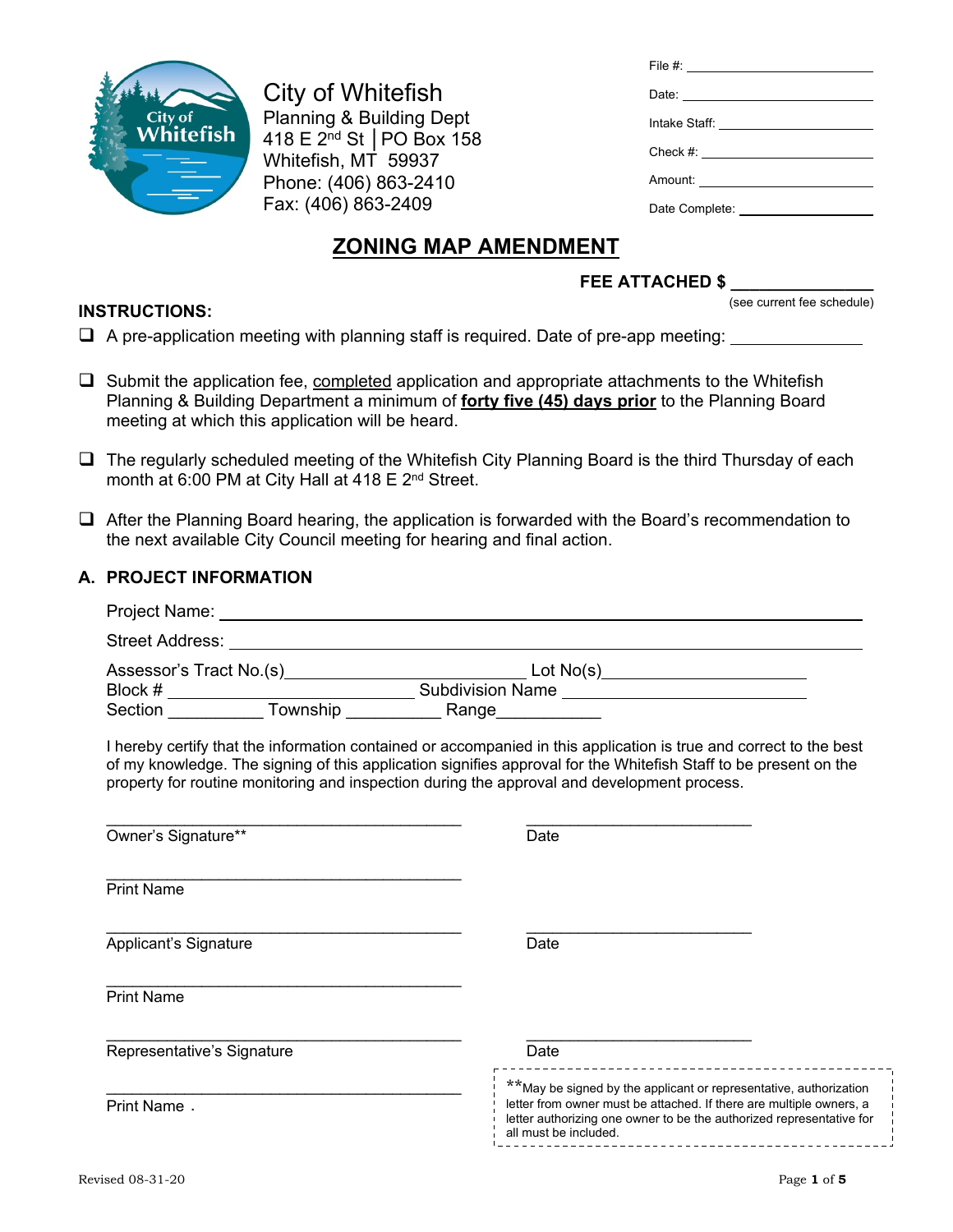#### **B. APPLICATION CONTENTS:**

| Attached<br>ALL ITEMS MUST BE INCLUDED - INCOMPLETE APPLICATIONS WILL NOT BE ACCEPTED |  |
|---------------------------------------------------------------------------------------|--|
|---------------------------------------------------------------------------------------|--|

- $\Box$  One (1) printed copy and one (1) electronic copy of the application and supplemental materials.
- $\Box$  Written description how the project meets the criteria in Section E
- $\Box$  Map showing the location and boundaries of the property
- Reduced copy of the map not to exceed 11" x 17"
- □ Petition for zone change signed by the real property owners representing at least 65% of the land area for which the change in zoning classification is sought

When all application materials are submitted to the Planning & Building Department, the application will be scheduled for public hearing before the Planning Board and City Council.

### **C. OWNER/APPLICAN INFORMAITON**

#### **OWNER(S) OF RECORD:**

|                                                                                                                                                                                                                                | Phone: 2000 2010 2020 2020 2020 2020 2021 2022 2021 2021 2021 2021 2021 2021 2021 2021 2021 2021 2021 2021 20 |
|--------------------------------------------------------------------------------------------------------------------------------------------------------------------------------------------------------------------------------|---------------------------------------------------------------------------------------------------------------|
|                                                                                                                                                                                                                                |                                                                                                               |
| City, State, Zip: 2008. City, State, 2008. City, State, 2008. City, State, 2008. City, State, 2008.                                                                                                                            |                                                                                                               |
|                                                                                                                                                                                                                                |                                                                                                               |
| APPLICANT (if different than above):                                                                                                                                                                                           |                                                                                                               |
|                                                                                                                                                                                                                                | Phone: _________________                                                                                      |
| Mailing Address: Universe of the Contract of the Contract of the Contract of the Contract of the Contract of the Contract of the Contract of the Contract of the Contract of the Contract of the Contract of the Contract of t |                                                                                                               |
| City, State, Zip: 2008. City, State, 2008. City, State, 2008. City, State, 2008.                                                                                                                                               |                                                                                                               |
|                                                                                                                                                                                                                                |                                                                                                               |
| <b>OTHER TECHNICAL/PROFESSIONAL:</b>                                                                                                                                                                                           |                                                                                                               |
|                                                                                                                                                                                                                                | _Phone: ____________________                                                                                  |
|                                                                                                                                                                                                                                |                                                                                                               |
| City, State, Zip: 2008. City, State, 2008. City, State, 2008. City, State, 2008. City, State, 2008.                                                                                                                            |                                                                                                               |
| Email:                                                                                                                                                                                                                         |                                                                                                               |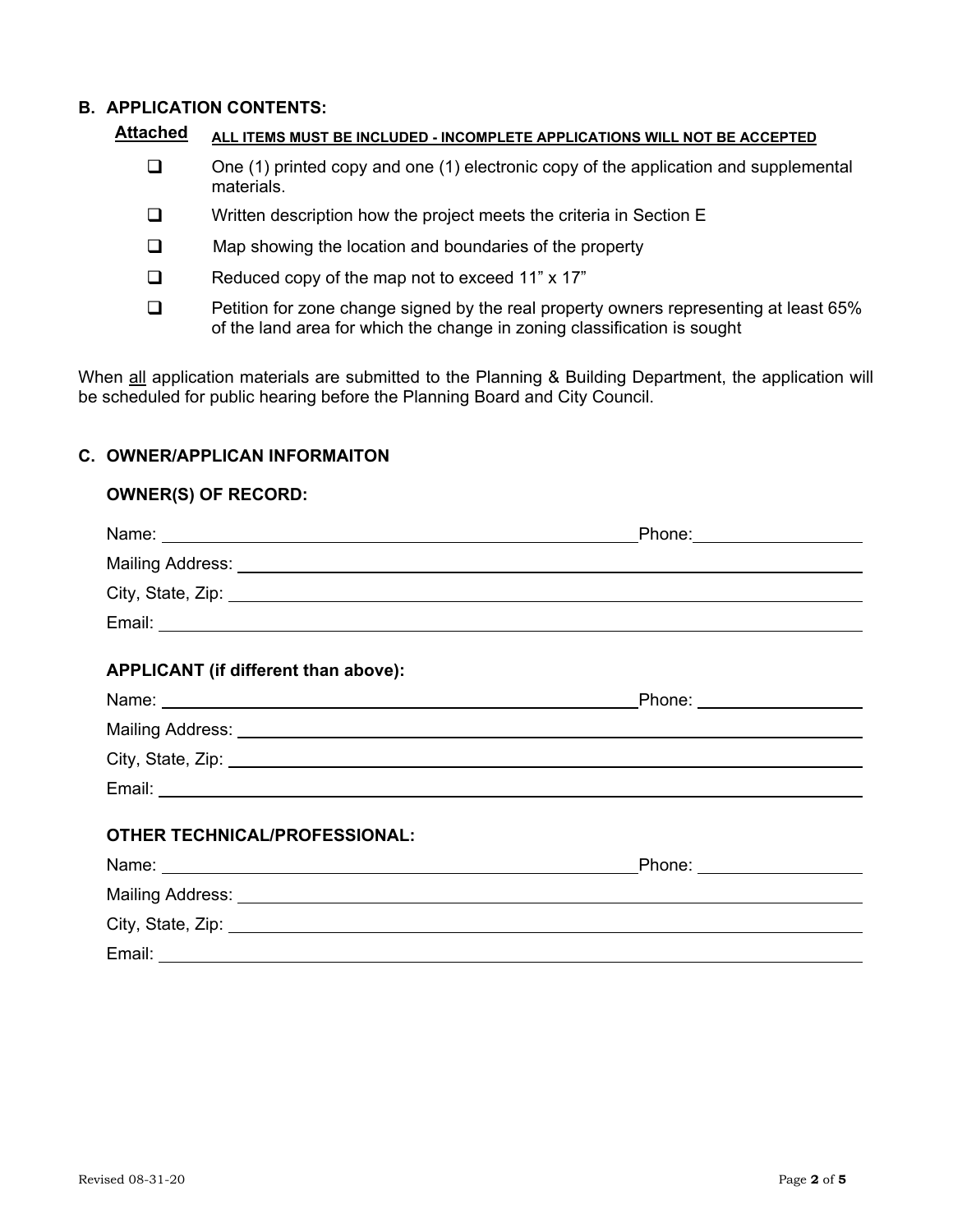## **D. PROPOSAL:**

CURRENT ZONING DISTRICT:

PROPOSED ZONING DISTRICT:

State the changed or changing conditions that make the proposed amendment necessary:

- **E. FINDINGS:** The following criteria form the basis for approval or denial of the Zone Change. The burden of satisfactorily addressing these criteria lies with the applicant. Review the criteria below and discuss how the proposal conforms to the criteria. If the proposal does not conform to the criteria, describe how it will be mitigated.
	- 1. Made in accordance with a Growth Policy

2. Secure safety from fire and other dangers:

3. Promote public health, safety and general welfare: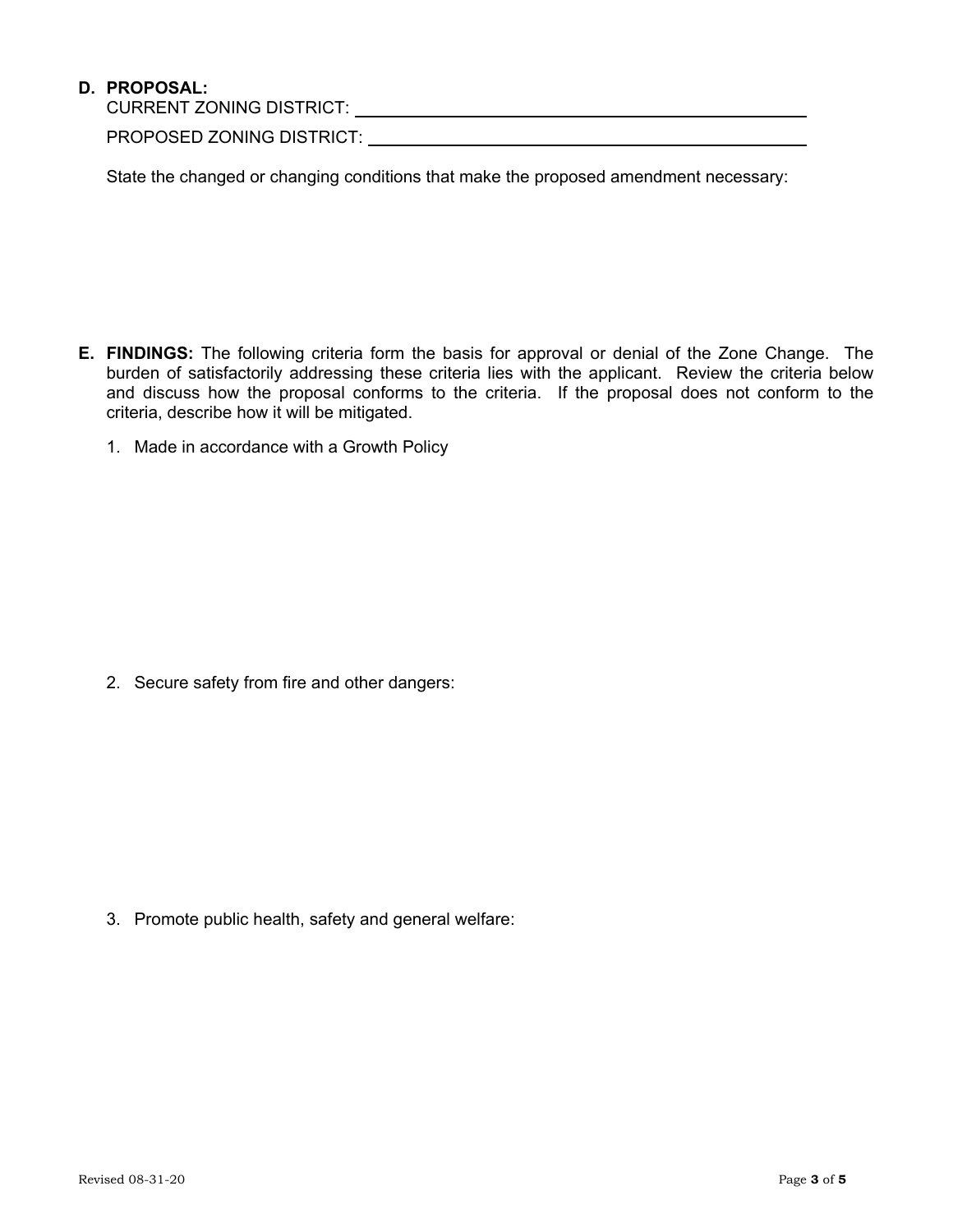4. Facilitate the adequate provision of transportation, water, sewerage, schools, parks and other public requirements:

5. Provide reasonable provision of adequate light and air:

6. The effect motorized and nonmotorized transportation systems:

7. Promote compatible urban growth: